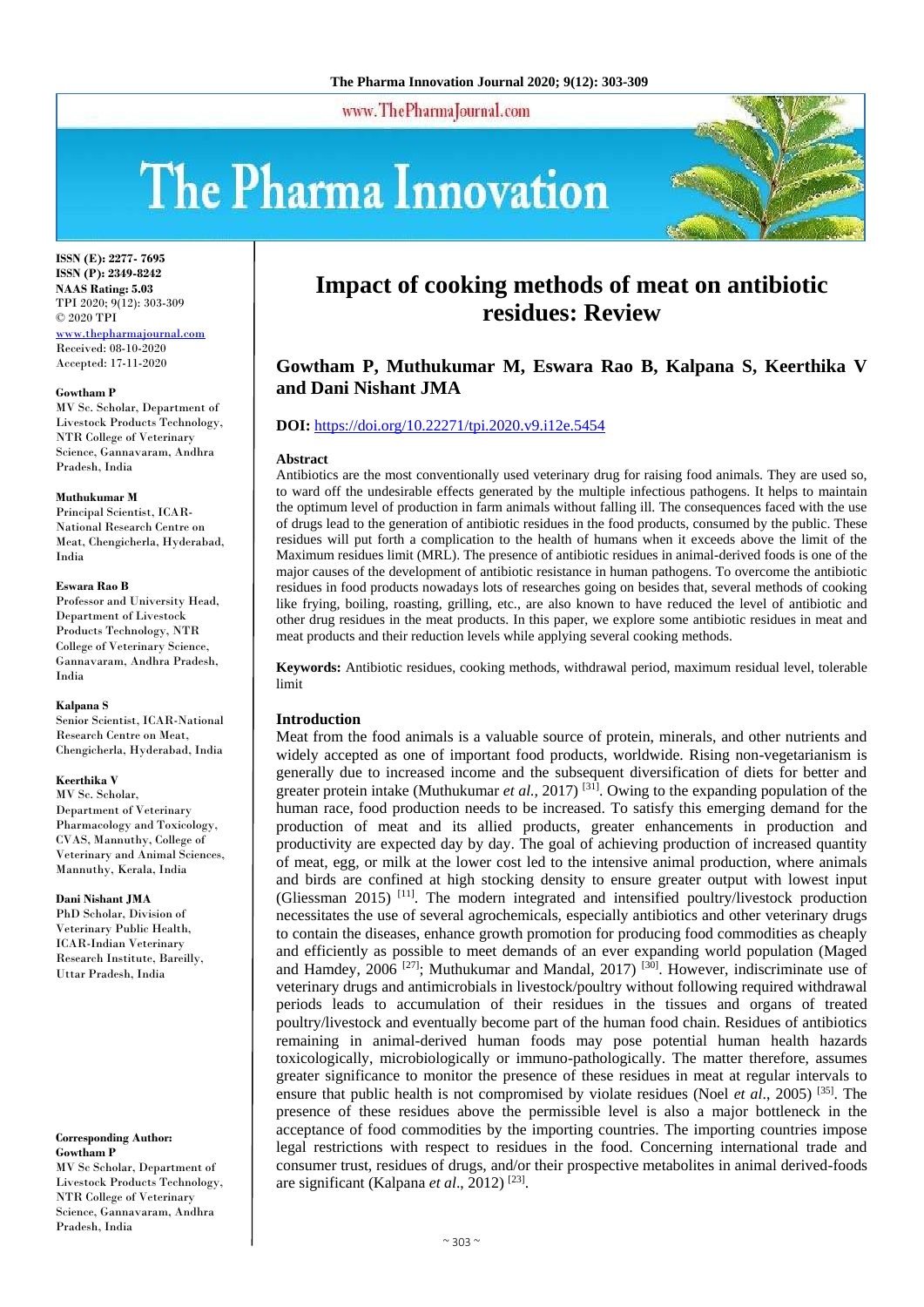#### **Poultry industry**

The meat production from poultry is 4.06 million tonnes which contribute about 50% of the total meat production in India (8.11 million tonnes) (BAHS, 2019) [3]. Antibiotics are used, notably in broilers, for disease prevention which in turn indirectly helps to accelerate the growth. It can increase the rate of growth through various means, such as thinning of mucous membranes in the gut to promote absorption, enhancing intestinal motility, facilitating an ideal environment for beneficial gut flora through the destruction of pathogenic organisms, suppressing cytokine for better muscle growth (Nisha, 2008)<sup>[34]</sup>.

The worldwide annual average intake of antimicrobials per kilogram of raised animals is 172 mg/kg, 148 mg/kg, and 45 mg/kg for pigs, chicken, and beef respectively. The global antimicrobial consumption will increase by 67% between 2010 and 2030, from 63,151  $\pm$  1,560 tonnes to 105,596  $\pm$ 3,605 tonnes (Van Boeckel *et al.*, 2015)<sup>[46]</sup>.

# **Impacts of residues on public health**

The antibiotic residues from the food animals affect health in several ways. The direct sequel on the health of consumers

includes bone marrow toxicity (chloramphenicol), nephropathy (gentamicin), reproductive disorders, allergy, or hypersensitivity reactions (beta-lactam antibiotics), etc.  $(Goulette, 2007)^{[14]}$ . Another sequel will be the indirect effect owing to the emergence of antibiotic resistance (Glynn *et al.,* 1998<sup> $\text{[12]}$ </sup>; Butaye *et al.*, 2001)<sup>[5]</sup>. It is worrying that these estimates will be more than 10 million by 2050 than the current figure of 700,000 individuals losing their life to antimicrobial resistance fight each year by 2050. Besides, antimicrobial resistance is becoming the reason that people suffer more than the overall victims of cancer and road accidents (O'Neill, 2014)  $[36]$ . An increased risk of colon cancer (first and middle portions) is associated with the penicillin class of drugs, whereas tetracycline is associated with cancer in the last segment of the colon (Lo *et al*., 2002) [25] . Continuous ingestion of meat or meat products contaminated with toxic drug residues induces biotransformation changes of endogenous and exogenous compounds, resulting in several health issues, namely neurological disorders, carcinomas, and endocrine dysfunction (Muthukumar and Mandal, 2017)<sup>[30]</sup>.

| <b>Antibiotic</b> | <b>Specimen</b> | <b>Residue level (ppb)</b> | Reference                                |  |  |
|-------------------|-----------------|----------------------------|------------------------------------------|--|--|
|                   | Chicken muscle  | 89.60                      |                                          |  |  |
|                   | Chicken liver   | 152.20                     |                                          |  |  |
|                   | Cattle muscle   | 89.60                      |                                          |  |  |
|                   | Cattle liver    | 145.20                     | Ramatla et al., 2017 <sup>[39]</sup>     |  |  |
| Ciprofloxacin     | Cattle Kidney   | 98.20                      |                                          |  |  |
|                   | Pig muscle      | 42.60                      |                                          |  |  |
|                   | Pig liver       | 220.00                     |                                          |  |  |
|                   | Pig Kidney      | 72.50                      |                                          |  |  |
| Chloramphenicol   | Chicken         | 12.64-226.62               | Yibar et al., 2011 <sup>[49]</sup>       |  |  |
| Enrofloxacin      | Chicken liver   | 10-10690                   | Sultan, 2014 <sup>[45]</sup>             |  |  |
| Tetracycline      | Cattle liver    | 30                         |                                          |  |  |
|                   | Sheep liver     | 20                         | Ramatla et al., 2017 <sup>[39]</sup>     |  |  |
|                   | Cattle muscle   | 46.8-220.2                 |                                          |  |  |
|                   | Cattle – tissue | 176.3                      |                                          |  |  |
|                   | Diaphragm       | 96.8                       | Abbasi et al., 2012 <sup>[1]</sup>       |  |  |
|                   | Kidney          | 672.40                     |                                          |  |  |
| Oxytetracycline   | Cured meat      | 42-360                     | Senyuva et al., 2000 <sup>[43]</sup>     |  |  |
| Sulphonamides     | Chicken muscle  | 35.2-81.6                  |                                          |  |  |
|                   | Chicken liver   | 20.7-65.9                  |                                          |  |  |
|                   | Pig-liver       | 48.20-69.90                | Ramatla et al., 2017 <sup>[39]</sup>     |  |  |
|                   | Pig-kidney      | 52.80-92.80                |                                          |  |  |
|                   | Chicken-muscle  | $0.02 - 0.8$               | Mehtabuddin et al., 2012 <sup>[28]</sup> |  |  |
| Doxycycline       | Chicken-muscle  | 847.7                      | Jank et al., 2017 <sup>[21]</sup>        |  |  |
| Streptomycin      | Chicken-muscle  | 98.44-452.90               |                                          |  |  |
|                   | Cattle-muscle   | 625.90-989.20              | Ramatla et al., 2017 <sup>[39]</sup>     |  |  |
|                   | Pig-muscle      | 620.30-875.80              |                                          |  |  |

**Table 1:** Level of antibiotic residues in animal products

R- Residue level in Raw meat (µg/kg), C- Residue level in Cooked (µg/kg), R%- Reduction % in residue level, C%-change in residue %, Bboiling, Br- barbecuing, R- roasting, G- grilling, M- microwaving, F –Freezing, N- sample size

#### **Enrofloxacin**

Enrofloxacin belongs to a potent class of antibiotics (fluoroquinolone) that are prevalently used in veterinary and human medicine. They are effective against gram-positive, gram-negative, and Mycoplasma organisms. Fluoroquinolone exhibits concentration-dependent action, i.e., depending on the concentration of the drug, the duration, and intensity of bacterial lysis takes place. (Kalpana *et al.*, 2015)<sup>[24]</sup>.

Quinolones are very stable during thermal procedures, with almost no results obtained even by heating to ultra-high

temperatures (shaltout *et al.,* 2019) [44]. Enrofloxacin residues are not affected by cooking procedures however, an apparent decrease in enrofloxacin concentration is observed as some of the liquid used for cooking (boiling and frying) was lost by exudation. In contrast, an apparent increase in residue concentration is observed in a water-loss cooking technique (roasting and grilling) (Lolo *et al.*,  $(2006)$ <sup>[26]</sup>. Frying is an effective way of reducing enrofloxacin residue concentrations in chicken meat (Hassan et al., 2019)<sup>[16]</sup>.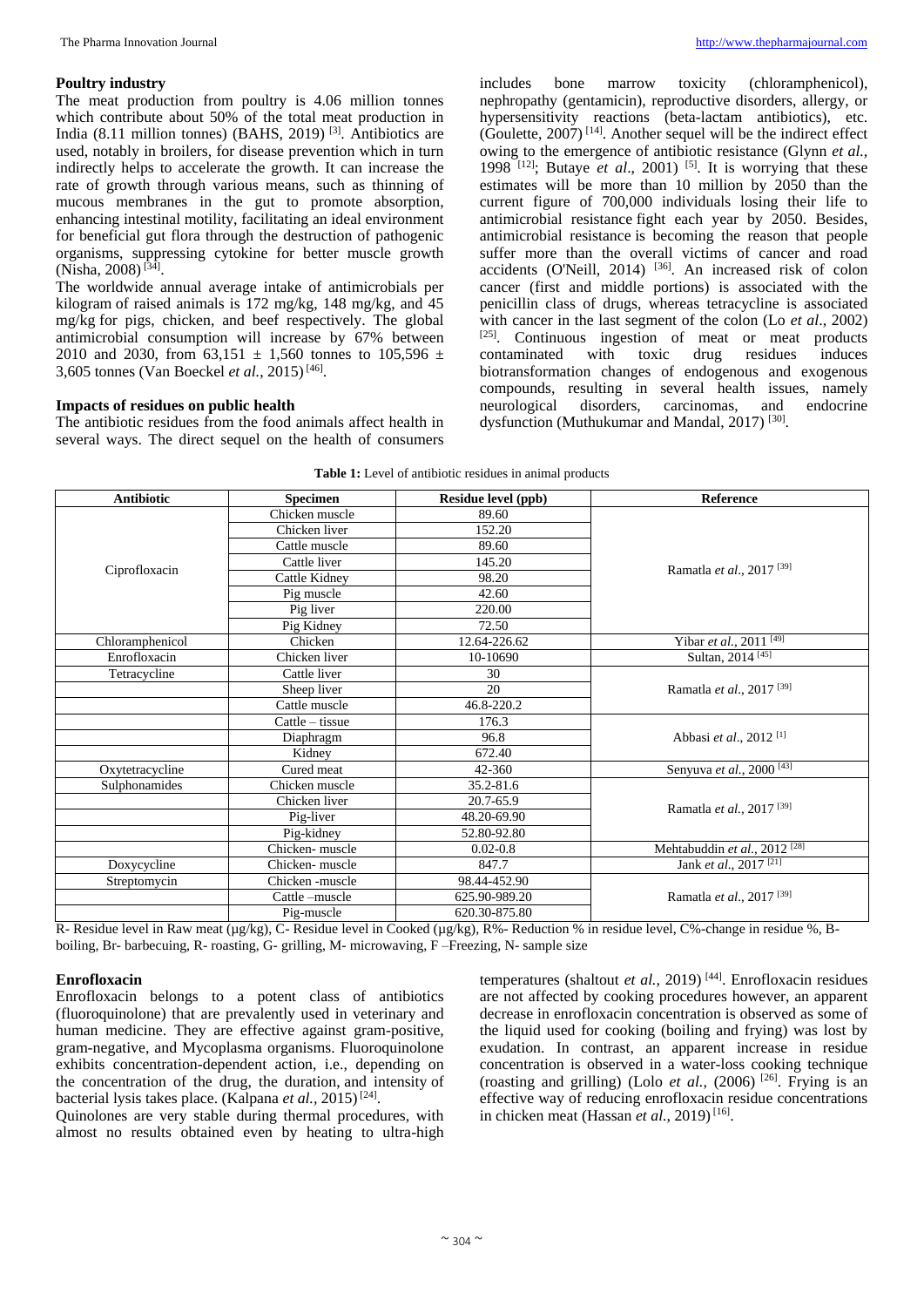|                |   | <b>Enrofloxacin</b> |           |          |                                     |
|----------------|---|---------------------|-----------|----------|-------------------------------------|
| <b>Sample</b>  | N | R                   | C         | % C      | <b>References</b>                   |
|                |   |                     | 26.07(B)  | $-48.07$ |                                     |
|                |   |                     | 25.62(F)  | $-48.97$ |                                     |
| Chicken leg    |   | 50.2                | 22.5(M)   | $-55.18$ |                                     |
|                |   |                     | 102.91(R) | 105      |                                     |
|                | 4 |                     | 75.00(G)  | 49.40    | Lolo et al., 2006 <sup>[26]</sup>   |
|                |   |                     | 7.94(B)   | $-55.40$ |                                     |
|                |   |                     | 12.22(F)  | $-31.35$ |                                     |
| Chicken Breast |   | 17.8                | 9.43(M)   | $-47.03$ |                                     |
|                |   |                     | 32.06(R)  | 80.11    |                                     |
|                |   |                     | 28.33(G)  | 59.15    |                                     |
| Chicken        |   |                     | 19.5(B)   | $-28.3$  |                                     |
| Thigh          | 3 | 27.2                | 11.6(F)   | $-57.4$  | Hassan et al., 2019 <sup>[16]</sup> |
|                |   |                     | 8.3(G)    | $-69.5$  |                                     |

|  | <b>Table 2:</b> Impact of cooking methods on enrofloxacin residues |  |  |  |  |  |
|--|--------------------------------------------------------------------|--|--|--|--|--|
|--|--------------------------------------------------------------------|--|--|--|--|--|

R- Residue level in Raw meat (µg/kg), C- Residue level in Cooked (µg/kg), R%- Reduction % in residue level, C%-change in residue %, B-boiling, Br- barbecuing, R- roasting, G- grilling, Mmicrowaving, F –Freezing, N- sample size.

#### **Ciprofloxacin**

Ciprofloxacin also belongs to fluoroquinolones, which are reported to be a group of synthetic antimicrobial agents that are highly effective against diverse microbial infections having a broad range of actions. They are known to act by inhibiting DNA gyrase, which during cell division affecting the stability of the bacterial DNA molecule's DNA configuration. These are widely used in humans to treat urinary tract and enteric infections. It is primarily used in farm animals for the treatment and prevention of infectious

#### diseases.

The heat treatment methods of boiling, grilling, and roasting do not affect the degradation of ciprofloxacin residues. As ciprofloxacin is a heat-stable compound that gets degrade less by the heat treatment process, microwaving and freezing will greatly reduce the ciprofloxacin residue (Hasanen *et al*., 2016  $[15]$ ; Gogoi and Roy, 2019)  $[13]$  still freezing is the efficient method to degrade ciprofloxacin residues to a safe level than microwaving (Fahim, 2019<sup>[8]</sup>; Shaltout *et al.*, 2019)<sup>[44]</sup>.

**Table 3:** Impact of cooking methods on ciprofloxacin residues

|               |    |                | Ciprofloxacin       |          |                                              |
|---------------|----|----------------|---------------------|----------|----------------------------------------------|
| <b>Sample</b> | N  | $\mathbf R$    | C                   | R%       | <b>References</b>                            |
|               |    |                | $4.3 \, (\text{M})$ | 97.8     |                                              |
| Chicken       | 3  | 193.7          | 6.8(F)              | 96.5     |                                              |
| Thigh         |    |                | 193.7(B)            | $\theta$ |                                              |
|               |    |                | 193.7(G)            | $\theta$ | Hasanen <i>et al.</i> , 2016 <sup>[15]</sup> |
|               |    |                | $6.5 \, (\text{M})$ | 96.8     |                                              |
| Chicken       | 3  | 204.2          | 8.2(F)              | 96       |                                              |
| <b>Breast</b> |    |                | 204.2(B)            | $\Omega$ |                                              |
|               |    |                | 204.2(G)            | $\theta$ |                                              |
|               |    |                | 44.7(B)             | 20.7     |                                              |
| Rabbit        | 3  | 56.4           | 34.9(M)             | 38.1     |                                              |
| Meat          |    |                | 49.18(R)            | 12.8     | Fahim, 2019 <sup>[8]</sup>                   |
|               |    |                | 19.34(F)            | 65.7     |                                              |
|               |    |                | 597 (B)             | 43.3     |                                              |
| Chicken       | 6  | 895<br>1217907 | 570 (F)             | 53.2     | Gogoi and Roy, 2019 <sup>[13]</sup>          |
|               |    |                | 264(M)              | 70.9     |                                              |
|               |    |                | 301(B)              | 22.4     |                                              |
| Chicken       | 45 | 388            | 250(M)              | 35.5     | Shaltout                                     |
|               |    |                | 322(R)              | 17.0     | <i>et al.</i> , 2019 <sup>[44]</sup>         |
|               |    |                | 145(F)              | 62.6     |                                              |

#### **Sulfonamides**

Sulfonamides are considered the synthetic antimicrobial agents acting as competitive dihydropteroate synthetase enzyme inhibitors. They are used to treat several gastrointestinal and urinary tract infections (Igwe and Okoro,  $2014)$ <sup>[19]</sup>.

Autoclaving of the incurred piglet muscle tissue results in a maximum reduction (29.6%) of sulfamethazine followed by the boiling (18%), while the microwave (15%) is the least significant (Papapanagiotou *et al*., 2005) [37]. Fish fillets when cooked at 190 °C contributed to an average 54.0 percent decrease in ormetoprim and a 46.1 percent decrease in sulfadimethoxine (Xu et al., 1996)<sup>[48]</sup>.

Sulfonamide reduction has a greater effect on the time duration factor (9, 6, and 3 min) than the deep frying

temperature of chicken meatballs (170, 180, and 190 °C). For sulfaquinoxaline, sulfamethazine, sulfadiazine, sulfamethoxazole respectively, the maximum reductions obtained are 27.6, 27.5, 37.5, and 40.7 percent (Ismail-Fitry *et al.,* 2008) [20]. Similarly in chicken meatballs, residues of sulfadiazine, sulfaquinoxaline, sulfamonomethoxine, and sulfamethoxazole results in decreased residue levels in boiling (45-61%), roasting (38-40%), and microwaving (35-41%) (Furusawa and Hanabusa, 2002)<sup>[10]</sup>.

# **Tylosin**

Tylosin, a macrolide group of antibiotics (broad-spectrum), has a specific action on *Mycoplasma* species. It is a combination of four macrolide antibiotics (Tylosin-A, B, C, D) formed by *Streptomyces fradiae*. Cooking methods,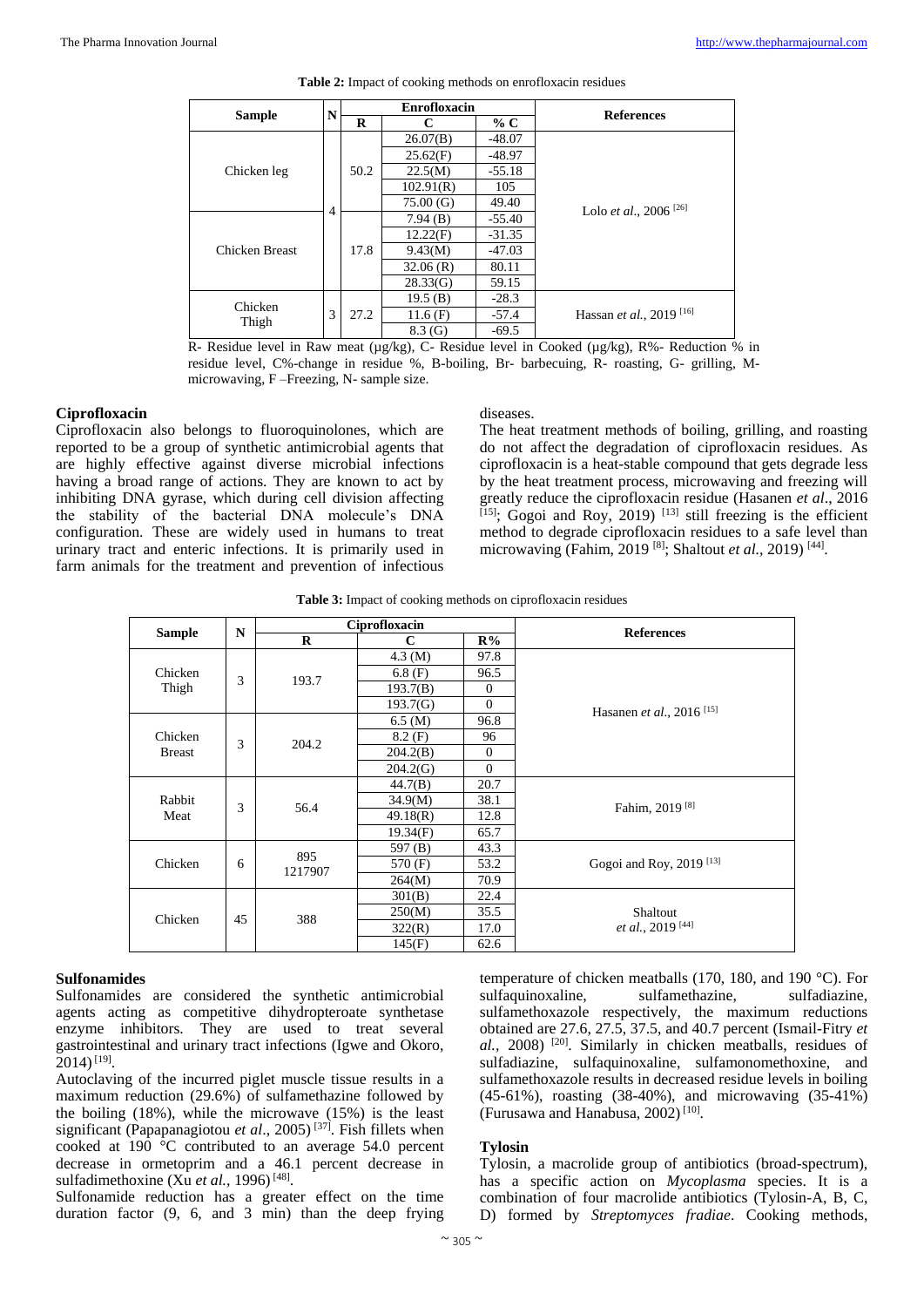cooking temperature and length, and concentration of tylosin before processing are the factors that influenced tylosin residue in chicken meatballs during cooking. The overall decrease in tylosin will be 35.3 percent during microwave treatment (2 minutes) and 79.9 percent during boiling (30 minutes). By limiting the use of meat juice, tylosin residues might be minimized (Salaramoli *et al.*, 2016)<sup>[42]</sup>.

# **Tetracyclines**

Tetracyclines are considered as the major antibiotics used, including oxytetracycline (OTC), chlortetracycline (CTC), tetracycline (TC), doxycycline (DOC). They are affordable and reported to have a broad spectrum of activity to Grampositive and negative organisms. Usually, veterinarians recommend them for medicinal, prophylaxis, and growth promotion purposes in chicken and livestock by injections, feedstuffs, or drinking water. They are recommended for use in a wide variety of livestock, including chicken (Nguyen *et al.*, 2013)<sup>[33]</sup>.

Boiling is more effective in decreasing the concentration of OTC in muscle, while roasting was more effective in decreasing the concentration of broiler bird liver samples (Vivienne *et al.*, 2018) <sup>[47]</sup>. In water, OTC is found to be less temperature-stable than in cooking oil (Rose et al., 1996)<sup>[40]</sup>. Baking at 145 °C (20 minutes) will be enough to kill almost 55 percent of the initial amount of TC residues in chicken,  $($ Said and Salma,  $2019)$ <sup>[41]</sup>. The cooking process, time, and temperature can play a significant role in reducing TC antibiotic residue while cooking food among the different agents affecting antibiotic residue after the cooking process  $(Javadi, 2011)^{[22]}$ .

**Table 4:** Impact of cooking methods on tetracyclines residues

|                       | N              |             | Oxytetracycline |       | <b>References</b>                     |       |                                              |
|-----------------------|----------------|-------------|-----------------|-------|---------------------------------------|-------|----------------------------------------------|
| <b>Sample</b>         |                | $\mathbf R$ | $\mathbf C$     | R%    |                                       |       |                                              |
| Lamb                  | $\overline{c}$ | 6470        | 330(B)          | 95    | Ibrahim, 1994 <sup>[18]</sup>         |       |                                              |
|                       |                | 5690        | 4700 (F)        | 17.3  |                                       |       |                                              |
|                       |                | 1914        | 294(B)          | 84.6  |                                       |       |                                              |
| Chicken               | 3              | 1790        | 18(M)           | 99    | Abou-Raya et al., 2013 <sup>[2]</sup> |       |                                              |
|                       |                | 1650        | 89 (R)          | 94.6  |                                       |       |                                              |
|                       |                |             | 69.04(B)        | 84.52 |                                       |       |                                              |
| Chicken               | 120            | 446.16      | 28.46(F)        | 93.62 | Elbagory et al., 2016 <sup>[7]</sup>  |       |                                              |
|                       |                |             | 15.25(G)        | 96.58 |                                       |       |                                              |
|                       |                |             | 2.47(B)         | 35.17 |                                       |       |                                              |
| Chicken               | 3              |             |                 | 3.81  | 1.96(F)                               | 48.55 | Hussein <i>et al.</i> , 2016 <sup>[17]</sup> |
|                       |                |             | 0.98(M)         | 74.27 |                                       |       |                                              |
| Chicken               |                |             | 4585(B)         | 59    |                                       |       |                                              |
| Thigh                 |                | 11190       | 6592(R)         | 41.1  |                                       |       |                                              |
|                       | 40             |             | 2142(M)         | 80.9  | Nashwa et al., 2016 <sup>[32]</sup>   |       |                                              |
|                       |                |             | 2392(B)         | 42.3  |                                       |       |                                              |
| <b>Chicken Breast</b> |                | 4194        | 3297 $(R)$      | 31.4  |                                       |       |                                              |
|                       |                |             | 1032(M)         | 75.4  |                                       |       |                                              |
| Beef                  | 60             | 322.2       | 71.10(B)        | 77.9  | Mgonja et al., 2018 <sup>[29]</sup>   |       |                                              |
|                       |                |             | 93.7 (Br)       | 70.9  |                                       |       |                                              |
| Rabbit                |                |             | 3.27(B)         | 87.97 |                                       |       |                                              |
| Meat                  | 3              | 27.2        | 3.54(M)         | 86.95 | Fahim, 2019 <sup>[8]</sup>            |       |                                              |
|                       |                |             | 7.07(R)         | 73.98 |                                       |       |                                              |
|                       |                |             | 53.84 $(B)$     | 77.93 |                                       |       |                                              |
| Chicken               | 45             | 244         | 45.2(M)         | 81.48 |                                       |       |                                              |
|                       |                |             | 91.29(R)        | 37.41 | Shaltout et al., 2019 <sup>[44]</sup> |       |                                              |
|                       |                |             | 239(F)          | 2.05  |                                       |       |                                              |

# **Miscellaneous residues – Anthelmintic drugs**

In the prophylaxis and treatment of endoparasitic and ectoparasitic infestations, a diverse range of anthelmintic drugs is being used in livestock. Different benzimidazole compounds (fenbendazole, triclabendazole, mebendazole, and albendazole), imidazothiazoles (levamisole), macrocyclic lactones (ivermectin) are used to manage nematode, cestode, and trematode infestations. Anthelmintic drug residues are generally resistant to degradation during shallow frying and roasting. Traditional cooking cannot be regarded as a precaution against the ingestion of veterinary anthelmintic drug residues in beef (Cooper *et al.*, 2011)<sup>[7]</sup>.

**Table 5:** Impact of cooking methods on tilmicosin residues

|               |   | <b>Tilmicosin</b> |            |       |                                              |
|---------------|---|-------------------|------------|-------|----------------------------------------------|
| <b>Sample</b> | N | R                 |            | $R\%$ | <b>References</b>                            |
| Chicken       |   |                   | $0.92$ (B) | 36.5  |                                              |
| Thigh         | ◠ | 1.45              | $0.78$ (F) | 46.4  | Hussein <i>et al.</i> , 2016 <sup>[17]</sup> |
|               |   |                   | 0.86(M)    | 0.86  |                                              |

|  |  | Table 6: Impact of cooking methods on ampicillin residues |
|--|--|-----------------------------------------------------------|
|--|--|-----------------------------------------------------------|

|               | N   |       | Ampicillin |      |                                      |  |
|---------------|-----|-------|------------|------|--------------------------------------|--|
| <b>Sample</b> |     |       | R%         |      | <b>References</b>                    |  |
|               |     |       | 47.6(B)    | 81.2 |                                      |  |
| Chicken       | 120 | 253.7 | 24.10(F)   | 90.5 | Elbagory et al., 2016 <sup>[7]</sup> |  |
|               |     |       | 13.9 (M)   | 94.5 |                                      |  |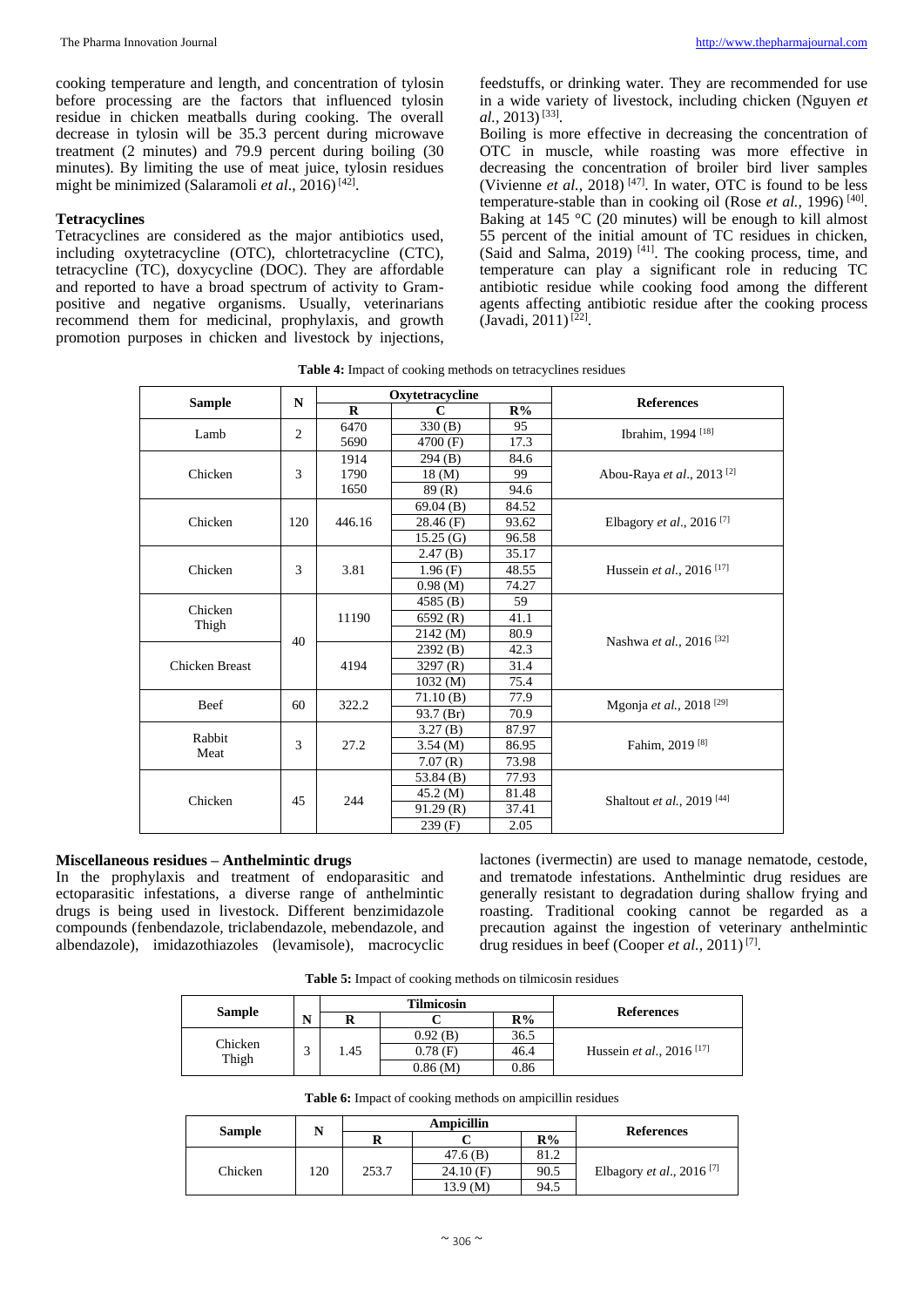|  | Table 7: Impact of cooking methods on gentamicin residues |  |  |  |
|--|-----------------------------------------------------------|--|--|--|
|--|-----------------------------------------------------------|--|--|--|

|               | <b>Gentamicin</b><br>N |      |            |      |                                                 |
|---------------|------------------------|------|------------|------|-------------------------------------------------|
| <b>Sample</b> |                        | R    |            | R%   | <b>References</b>                               |
| Chicken       |                        |      | 1.64 (B)   | 35.9 |                                                 |
| Thigh         |                        | 2.56 | $1.29$ (F) | 49.6 | Hussein<br><i>et al.</i> , 2016 <sup>[17]</sup> |
|               |                        |      | (M)        | 56.2 |                                                 |

# **Reason for the reduction of antibiotic residues level in cooked meat**

Transfer of antibiotic residues from the muscle to the boiling water and loss of juices that come from the muscle as it is roasted may explain the reduction of antibiotic residue after different cooking techniques. (Furusawa and Hanabusa, 2002 [10]; Lolo *et al.,* 2006 [26]; Nguyen *et al*., 2013 [33]; Shaltout *et*  al., 2019 <sup>[44]</sup>; Javadi, 2011) <sup>[22]</sup>. Cooking methods cannot guarantee the complete removal of the drugs found in meat and can only reduce the concentrations of these drug residues to a safer level. By discarding any juices that come from the edible tissues as they are cooked, exposure to antibiotic residues can be minimized (Javadi, 2011)<sup>[22]</sup>.

# **Strategies to turn down the antibiotic residues**

The first and foremost step is to create awareness among

individuals and organizations by the way of education through veterinary personnel, literature, and government authorities. System for national control and monitoring of the use, resistance, and residues of veterinary antibiotics need to be carried out. The analysis, grading, and forbidding of product possessing residues, exceeding the Maximum residues limit (MRL) is done by adopting rapid screening procedures (Nisha, 2008 [34]; Muthukumar and Mandal, 2017 [30]; Biswas et al., 2019)<sup>[4]</sup>.

Antibiotics use should be avoided before the slaughter of animals, if necessary arise withdrawal period recommended for the specific antibiotics should be strictly followed. Avoid the use of broad-spectrum and long-acting antibiotics as a growth promoter in food animals. Further sub-therapeutic and overdose of antibiotics to be avoided. Use of drugs with a minimal withdrawal period in food animals is recommended.



**Fig 1:** Flow chart indicating the effects of different cooking methods on the level of antibiotic residues

| Table 8: Tolerable limits of antibiotic residues in meat (FSSAI 2011) <sup>[9]</sup> |  |  |
|--------------------------------------------------------------------------------------|--|--|
|--------------------------------------------------------------------------------------|--|--|

| S. No. | <b>Antibiotics</b>                             | Tolerance limit (mg/kg) in meat |
|--------|------------------------------------------------|---------------------------------|
|        | Ampicillin                                     | 0.01                            |
| 2      | Cloxacillin                                    | 0.01                            |
| 3      | Chlortetracycline/Oxytetracycline/Tetracycline | 0.2                             |
| 4      | Erythromycin                                   | 0.1                             |
| 5      | Trimethoprim                                   | 0.01                            |
| 6      | Enrofloxacin                                   | 0.01                            |
| ┑      | Tilmicosin                                     | 0.15                            |
| 8      | Monensin                                       | 0.01                            |
| Q      | Tylosin                                        | 0.1                             |
| 10     | Meloxicam                                      | 0.01                            |
| 11     | Sulphadiazine                                  | 0.01                            |
| 12     | Flunixin Meglumine                             | 0.01                            |

(Prescott and Baggot, 1993)<sup>[38]</sup>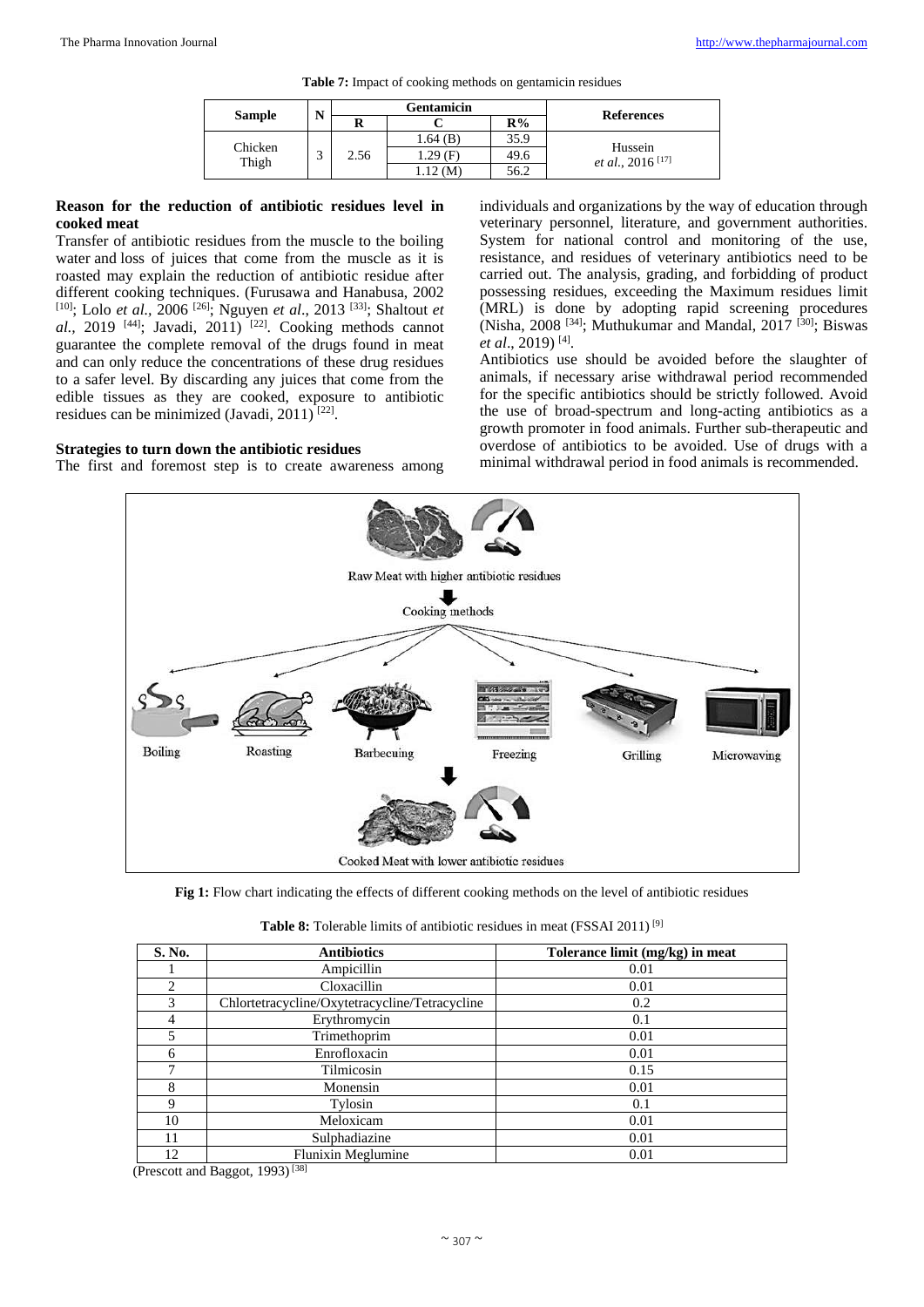| <b>Antimicrobials</b> | Withdrawal time before slaughter (Days) |    |                               |    |
|-----------------------|-----------------------------------------|----|-------------------------------|----|
|                       | Chicken/poultry                         |    | <b>Swine   Sheep   Cattle</b> |    |
| Ampicillin            |                                         | 15 |                               | 06 |
| Amoxicillin           |                                         |    |                               | 25 |
| Oxytetracycline       | 05                                      | 28 |                               | 03 |
| Chlortetracycline     |                                         |    |                               | 10 |
| Tylosin               | 03                                      | 14 |                               | 21 |
| Procaine penicillin G | 05                                      | 28 |                               | 10 |
| Sulfamethazine        |                                         | 15 |                               |    |

**Table 9:** Withdrawal period for various antibiotics in food animals

### **Conclusion**

In food-producing animals, the use of antibiotics has the potential to generate residues in animal-derived products and creates a health threat to the consumer. The most likely cause for drug residues could be human handling, such as inappropriate use of antibiotics and illegal drug applications, and not comply with the withdrawal period. The residues present in the food materials are mainly influenced by the parameters like the nature of the drug (heat-stable or liable), its residue level in raw meat, cooking method, time, and temperature. It is recommended to properly screen the raw meat for antibiotic residues before food processing. There will be a need for new diagnostic tests to monitor antibiotic residues and to develop new antimicrobials or antibiotics. The use of eubiotics *viz.*, probiotics, prebiotics, organic acids, and essential oils can be an alternative option to antibiotics and can be promoted. The development of organic production of food animals can be a protective means of eliminating antibiotic residues in meat.

# **References**

- 1. Abbasi MM, Nemati M, Babaei H, Ansarin M, Nourdadgar AOS. Solid-phase extraction and simultaneous determination of tetracycline residues in edible cattle tissues using an HPLC-FL method. Iranian Journal of pharmaceutical research: IJPR 2012;11(3):J781.
- 2. Abou-Raya SH, Shalaby AR, Salama NA, Emam WH, Mehaya FM. Effect of ordinary cooking procedures on tetracycline residues in chicken meat. Journal Food Drug Analysis 2013;21(1).
- 3. Basic Animal Husbandry Statistics Annual Report-2019. BAHS 2019.
- 4. Biswas S, Banerjee R, Das AK, Muthukumar M, Naveena B, Biswas O *et al*. Antibiotic residues in meat products and public health importance in the perspective of drug resistance. Indian J Anim Hlth 2019;58(2):87- 104.
- 5. Butaye P, Devriese LA, Haesebrouck F. Differences in Antibiotic Resistance Patterns of Enterococcus faecalis and Enterococcus faeciumStrains Isolated from Farm and Pet Animals. Antimicrobial agents and chemotherapy 2001;45(5):1374-1378.
- 6. Cooper KM, Whelan M, Danaher M, Kennedy DG. Stability during cooking of anthelmintic veterinary drug residues in beef. Food Additives and Contaminants 2011;28(2):155-165.
- 7. Elbagory AM, Yasin NA, Algazar EA. Effect of Various Cooking Methods on Some Antibacterial Residues in Imported and Local Frozen Dressed Broilers and their Giblets in Egypt. Nutr Food Technol 2016;2(3).
- 8. Fahim HM. Evaluate antibiotic residues in beef and effect of cooking and freezing on it. Benha Veterinary Medical

Journal 2019;36(2):109-116.

- 9. Food safety and standards (contaminants, toxins, and residues) regulations 2011. https://archive.fssai.gov.in/dam/jcr:592ff0e4-6897-44a4 b28e-5d69f9955c77/Compendium\_Contaminants\_Regulations \_20\_05\_2019.pdf
- 10. Furusawa N, Hanabusa R. Cooking effects on sulfonamide residues in the chicken thigh muscle. Food research international 2002;35(1):37-42.
- 11. Gliessman SA. Global vision for food system transformation. Agroecology and Sustainable Food Systems 2015;39:725-726.
- 12. Glynn MK, Bopp C, Dewitt W, Dabney P, Mokhtar M, Angulo FJ. Emergence of Multidrug-Resistant Salmonella enterica serotype Typhimurium DT104 Infections in the United States. New England Journal of Medicine 1998;338(19):1333-1339.
- 13. Gogoi R, Roy DC. Effect of cooking on ciprofloxacin level in chicken meat. The Pharma Innovation Journal 2019;8(5):208-210.
- 14. Goulette RR. Investigation of Safe-Level Testing for Beta-lactam, Sulfonamide, and Tetracycline Residues in Commingled Bovine Milk. Pell Scholars and Senior Theses, Salve Regina University 2007.
- 15. Hasanen FS, Mohammed MM, Hassan WM, Amro FH. Ciprofloxacin residues in chicken and turkey carcasses. Benha Veterinary Medical Journal 2016;31(2):136-143.
- 16. Hassan MA, Amin R, Abo Elroos N. Enrofloxacin residues in chicken meat and giblete. Benha Veterinary Medical Journal 2019;36(1):175-183.
- 17. Hussein MA, Ahmed MM, Morshedy AM. Effect of cooking methods on some antibiotic residues in chicken meat. Japanese Journal of Veterinary Research 2016;64(2):225-231.
- 18. Ibrahim A, Moats WA. Effect of cooking procedures on oxytetracycline residues in lamb muscle. Journal of agricultural and food chemistry 1994;42(11):2561-2563.
- 19. Igwe CN, Okoro UC. Synthesis, characterization, and evaluation for antibacterial and antifungal activities of nheteroaryl substituted benzene sulphonamides. Organic Chemistry International 2014.
- 20. Ismail-Fitry MR, Jinap S, Jamilah B, Saleha AA. Effect of deep-frying at different temperature and time on sulfonamide residues in chicken meat-balls. J Food Drug Anal 2008;16:81-86.
- 21. Jank L, Martins MT, Arsand JB, Motta TMC, Feijo TC, dos Santos Castilhos T *et al*. Liquid chromatographytandem mass spectrometry multiclass method for 46 antibiotics residues in milk and meat: development and validation. Food Analytical Methods 2017;10(7):2152- 2164.
- 22. Javadi A. Effect of roasting, boiling and microwaving cooking method on doxycycline residues in edible tissues of poultry by microbial method. African Journal of Pharmacy and Pharmacology 2011;5(8):1034-1037.
- 23. Kalpana S, Aggarwal M, Rao GS, Malik JK. Effects of aflatoxin B1 on tissue residues of enrofloxacin and its metabolite ciprofloxacin in broiler chickens. Environmental toxicology and pharmacology 2012;33(2):121-126.
- 24. Kalpana S, Rao GS, Malik JK. Impact of aflatoxin B1 on the pharmacokinetic disposition of enrofloxacin in broiler chickens. Environmental Toxicology and Pharmacology